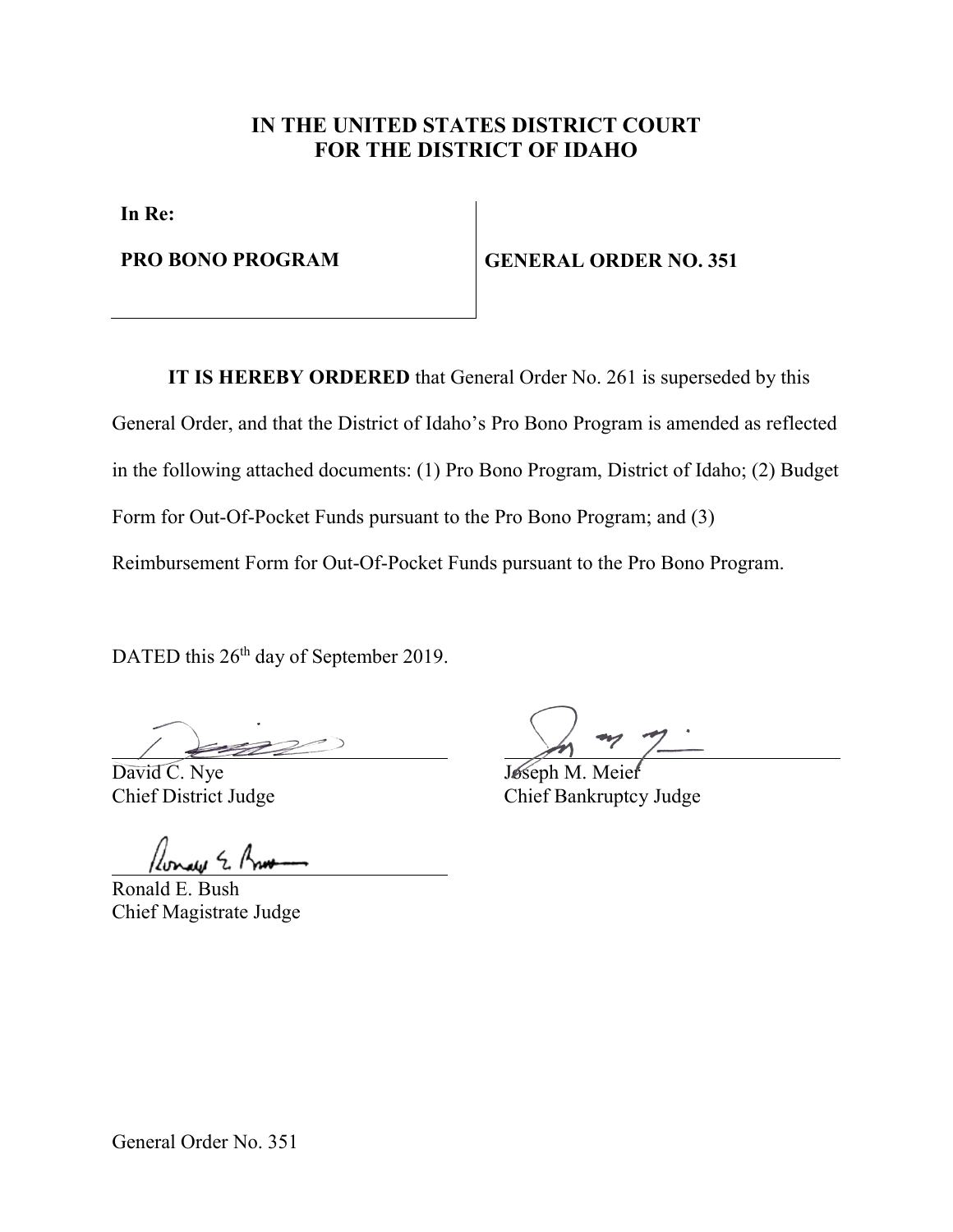# **Pro Bono Program, District of Idaho**

### **PURPOSE**

The Pro Bono Program of the United States District Court for the District of Idaho was established for the purpose of assisting litigants of limited means find pro bono counsel when the Court determines that such an appointment is appropriate.

# **OVERVIEW**

The Pro Bono Program includes court-appointed representation of litigants of limited means in all types of civil cases, including prisoners bringing civil rights claims regarding conditions of their confinement under 42 U.S.C. § 1983. Because prisoners have little access to the outside world, it is especially difficult for them to find private counsel for cases that present important and complex issues of constitutional law.

The Program is not intended to cover circumstances in which attorneys are functioning as pro bono counsel as a result of an agreement between counsel and a litigant rather than a court appointment, although such counsel is not prohibited from seeking a court appointment.

# **APPOINTMENT OF PRO BONO COUNSEL**

The Court's Pro Bono Program Coordinator is aided by the Federal Bar Association (FBA) Pro Bono Liaison, who is in charge of extending invitations to accept representations and communicating with pro bono counsel for specific cases. Any member of the bar who is interested in serving as a pro bono attorney should notify the FBA Pro Bono Liaison.

When the presiding judge on a case issues an order granting a litigant's motion for appointment of pro bono counsel, or appoints pro bono counsel sua sponte, the Pro Bono Coordinator will ask the FBA Pro Bono Liaison to make contact with potential pro bono counsel. Any discussions about the case and the appointment of pro bono counsel should be between the FBA Pro Bono Liaison and pro bono counsel, to avoid the appearance of ex parte communications between court staff and pro bono counsel.

Upon appointment, pro bono counsel may file an application for waiver of the requirement of pro hac vice fees, pursuant to Local Rule 83.4.

#### **PRO BONO PROGRAM FUNDING**

In order to assist in the administration of justice, the Court authorizes funding for litigation costs incurred by attorneys, legal clinics, and law students appointed pursuant to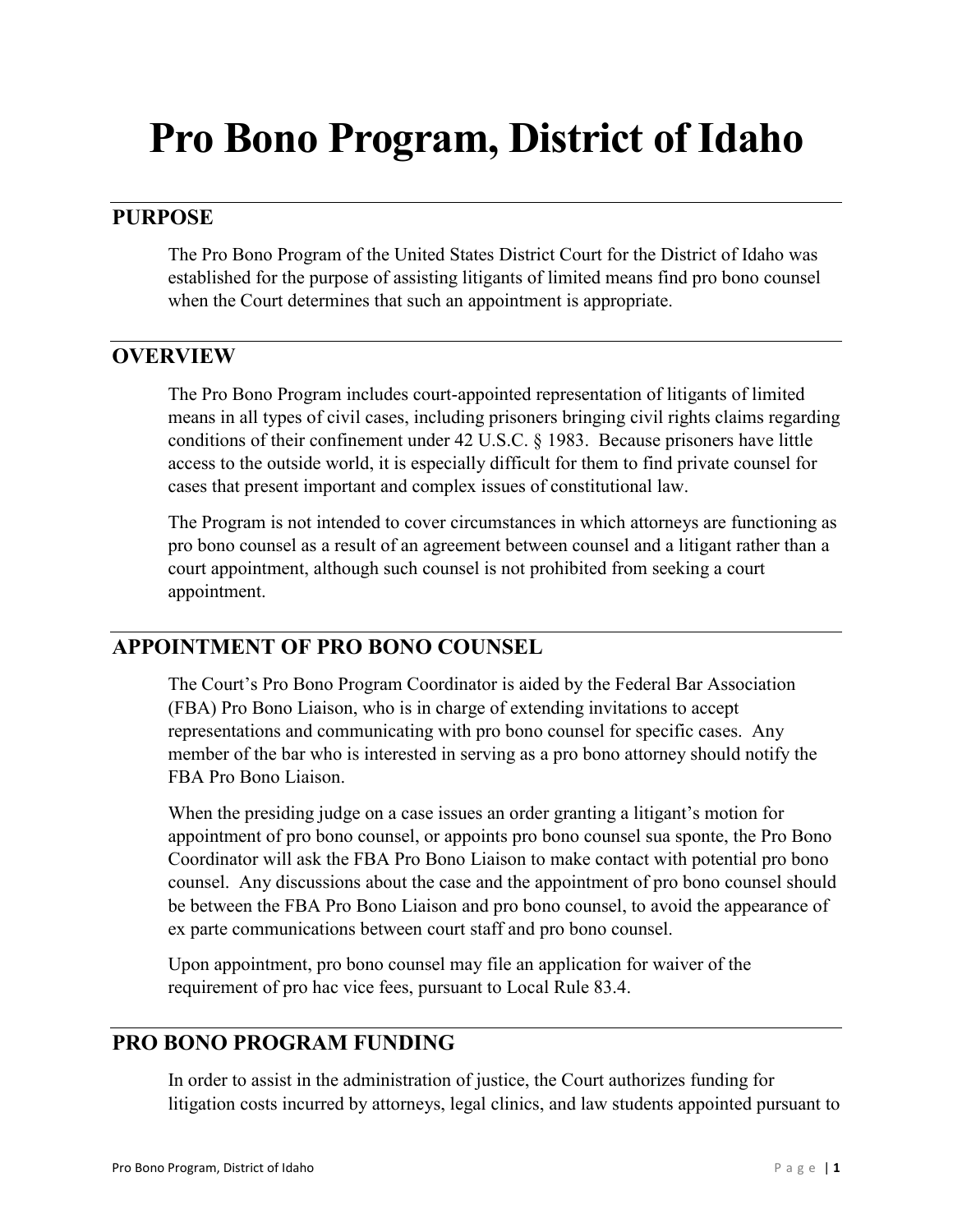the Pro Bono Program. Funds for the program are allocated from the District's nonappropriated fund (attorney admission fund). The amount appropriated will not exceed twenty percent (20%) of the annual receipts, unless authorized by the Board of Judges and the Court's Lawyer Representatives. Continued funding each year is subject to their annual review and approval.

Pro Bono Program funds may be used for training of pro bono attorneys, reimbursement of reasonable expenses incurred by pro bono mediators or judges, or for other purposes that the Court determines will enhance the goal of creating, supporting, and maintaining the Program.

#### **COSTS, FEE AGREEMENTS AND REIMBURSEMENT**

The Court has set a limit of \$1,500.00 per case to reimburse pro bono counsel for reasonable and necessary costs. The fund covers out-of-pocket expenses such as process services, filing fees, expert consultations, witness fees, interpreter services, photographs, depositions and transcript costs, and other similar items. The cost fund does not cover copying services, internal photocopying or printing, or attorney fees.

Upon appointment, counsel shall review the case as soon as possible to determine a budget for the case. Counsel should complete the pro bono budget form (available on the court website) and file it using the sealed pro bono budget event in CM/ECF, before incurring anything more than nominal costs. If the case appears to have extraordinary need, and more than \$1,500.00 in costs is anticipated and warranted, pro bono counsel must request additional funds on the budget sheet, with a detailed explanation of why the additional costs are warranted. Pro bono counsel who do not submit a budget, but who incur costs and seek reimbursement later, run the risk that there may not be sufficient funds in the Program to reimburse them. After a budget is approved, pro bono counsel may request reimbursement after expenses are actually incurred, at the conclusion of the case, or on an interim basis as circumstances warrant by filling out the pro bono reimbursement request form (available on the court website). Receipts and bills shall be attached to the reimbursement form and filed using the sealed Pro Bono event in CM/ECF. The presiding Judge will then issue an Order, and if granted, the Finance Department in the Clerk's Office will process the reimbursement.

Court appointed pro bono counsel will be provided a fee exempt PACER account to be used when working on a court ordered pro bono case. Once an order has been issued appointing pro bono counsel, counsel can contact PACER and request an exempt account be set up. This account is free of charge and may be used for reviewing documents related to court appointed pro bono cases only. Accessing cases that are not related to pro bono appointed cases is strictly prohibited when using an exempt PACER account. Counsel must enter his/her attorney login and password when researching anything other than a court appointed pro bono case.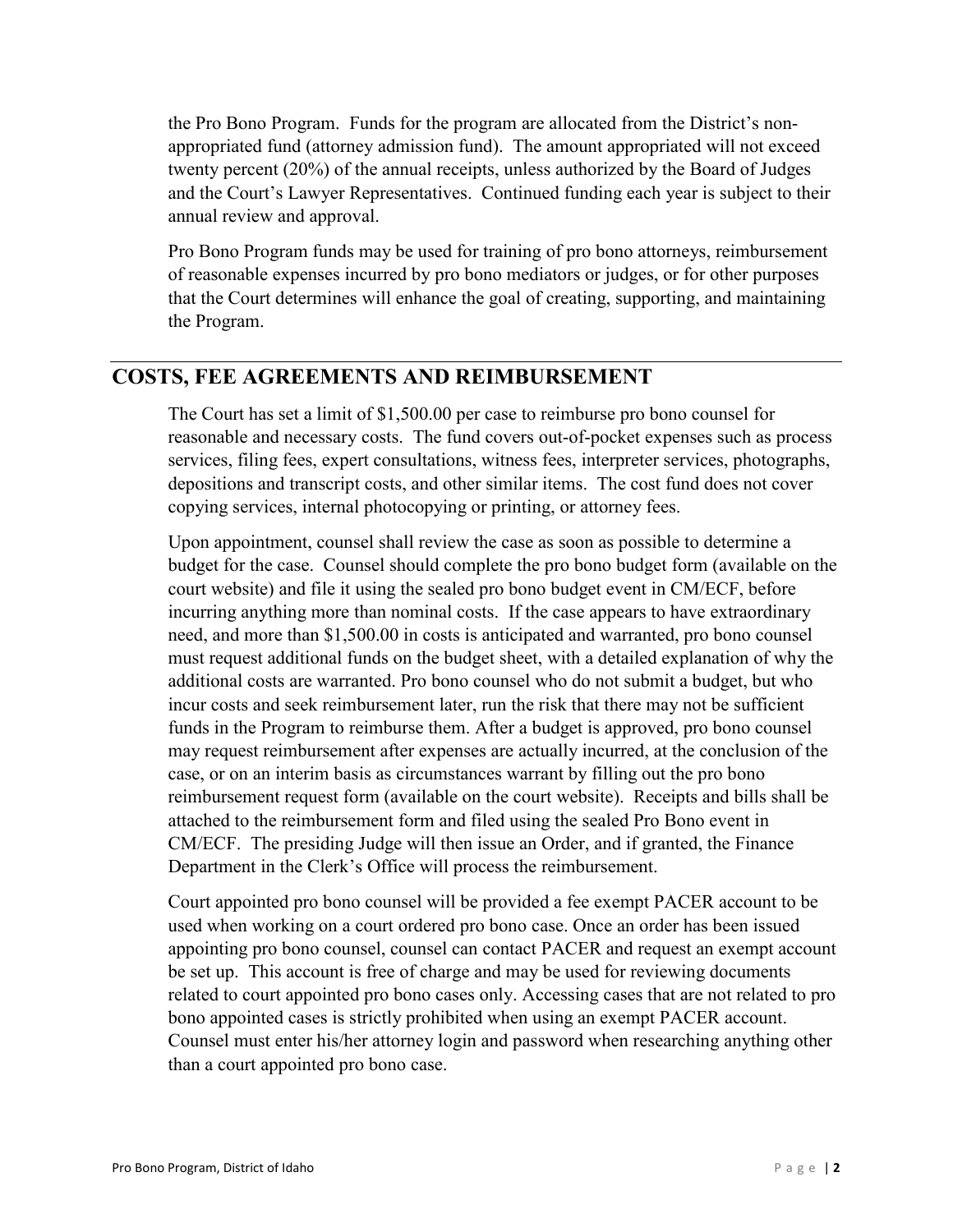The Program contemplates that pro bono counsel will do their best to keep costs limited to \$1,500.00 or less per case to ensure that the Program has enough cost funds to reimburse all pro bono counsel for their costs. This limitation may require counsel to develop a strategy to incur fewer costs than if counsel were representing a paying client. For example, counsel may decide to forgo depositions; take depositions, but not order the transcripts; or agree with opposing counsel to use less-costly methods of discovery (see Fed. R. Civ. P. 29).

Most federal civil rights statutes provide that successful litigants can recover their reasonable attorney fees and costs. If counsel recovers costs, it is expected that the fund will be reimbursed for the costs of the case, so that additional cases can be funded. If attorney fees are awarded, counsel may wish to consider donating a portion of it back to the Pro Se Pro Bono Program, so that the Program can be expanded to aid other persons in need of pro bono assistance.

Alternatively, counsel and the litigant may decide to enter into a contingency fee agreement, subject to any legal and ethical obligations. In that case, counsel is not eligible for reimbursement of costs.

#### **CONCLUSION**

The Court recognizes that volunteer lawyers provide and extremely valuable service, and appreciates their contribution, which enhances our legal system. For the young lawyer beginning a career, pro bono cases provide an opportunity to develop the skills necessary to become a successful attorney-from case strategy through discovery to trial. Moreover, most volunteer lawyers find pro bono representation a rewarding and enlightening experience. The Court is grateful to the volunteer lawyers who provide their time and resources to aid the less fortunate.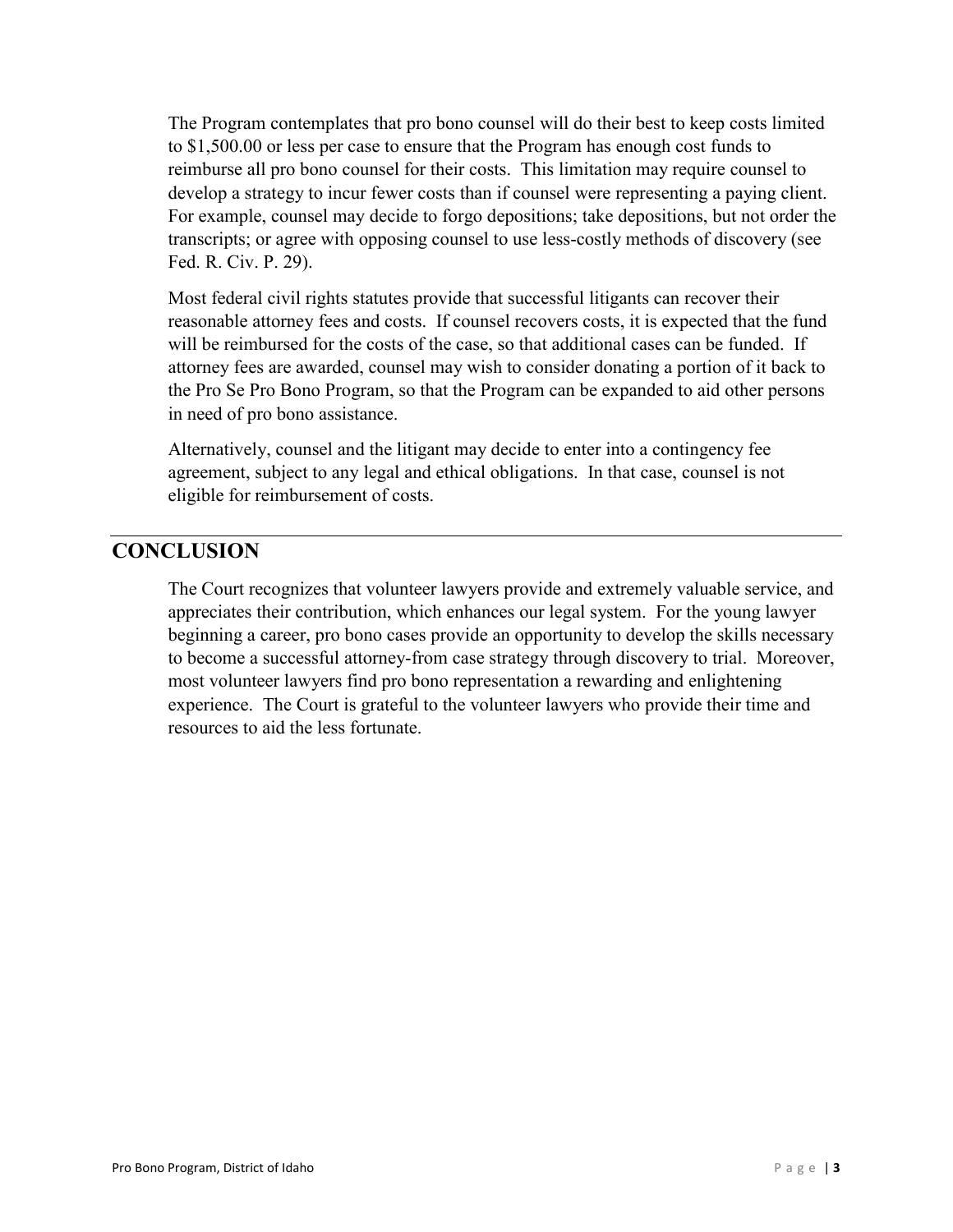# UNITED STATES DISTRICT AND BANKRUPTCY COURT FOR THE DISTRICT OF IDAHO

#### **Budget Form for Out-Of-Pocket Funds** pursuant to the Pro Bono Program

**Case Name: Case Numbers:** 

| Attorney, Law School, Student Intern, or Mediator's Mailing Address:                   |                        |       |
|----------------------------------------------------------------------------------------|------------------------|-------|
| Name:<br><u> 1989 - Johann Barbara, martxa amerikan personal (h. 1989).</u>            | Address:               |       |
| Phone:<br><u> 1980 - Johann Barn, margaret eta idazlea (</u>                           | Email:                 |       |
|                                                                                        |                        |       |
| Person Represented:<br><u> 1980 - Jan Barbara, margaret eta biztanleria (h. 1980).</u> |                        |       |
| Complete and submit budget for pre-approval when estimated expenses exceed \$1,500.    |                        |       |
|                                                                                        |                        |       |
|                                                                                        | <b>Original Budget</b> |       |
|                                                                                        |                        | 2.00  |
|                                                                                        |                        | 2.00  |
|                                                                                        |                        | 2.00  |
|                                                                                        |                        | 2.00  |
|                                                                                        |                        | 2.00  |
|                                                                                        |                        | 2.00  |
|                                                                                        |                        | 2.00  |
|                                                                                        |                        | 2.00  |
|                                                                                        |                        | 2.00  |
|                                                                                        |                        | 2.00  |
|                                                                                        |                        | 2.00  |
|                                                                                        |                        | 2.00  |
|                                                                                        |                        | 2.00  |
|                                                                                        |                        | 2.00  |
|                                                                                        |                        | 2.00  |
|                                                                                        |                        | 30.00 |

#### APPROVAL FOR BUDGET:

District/Magistrate Judge